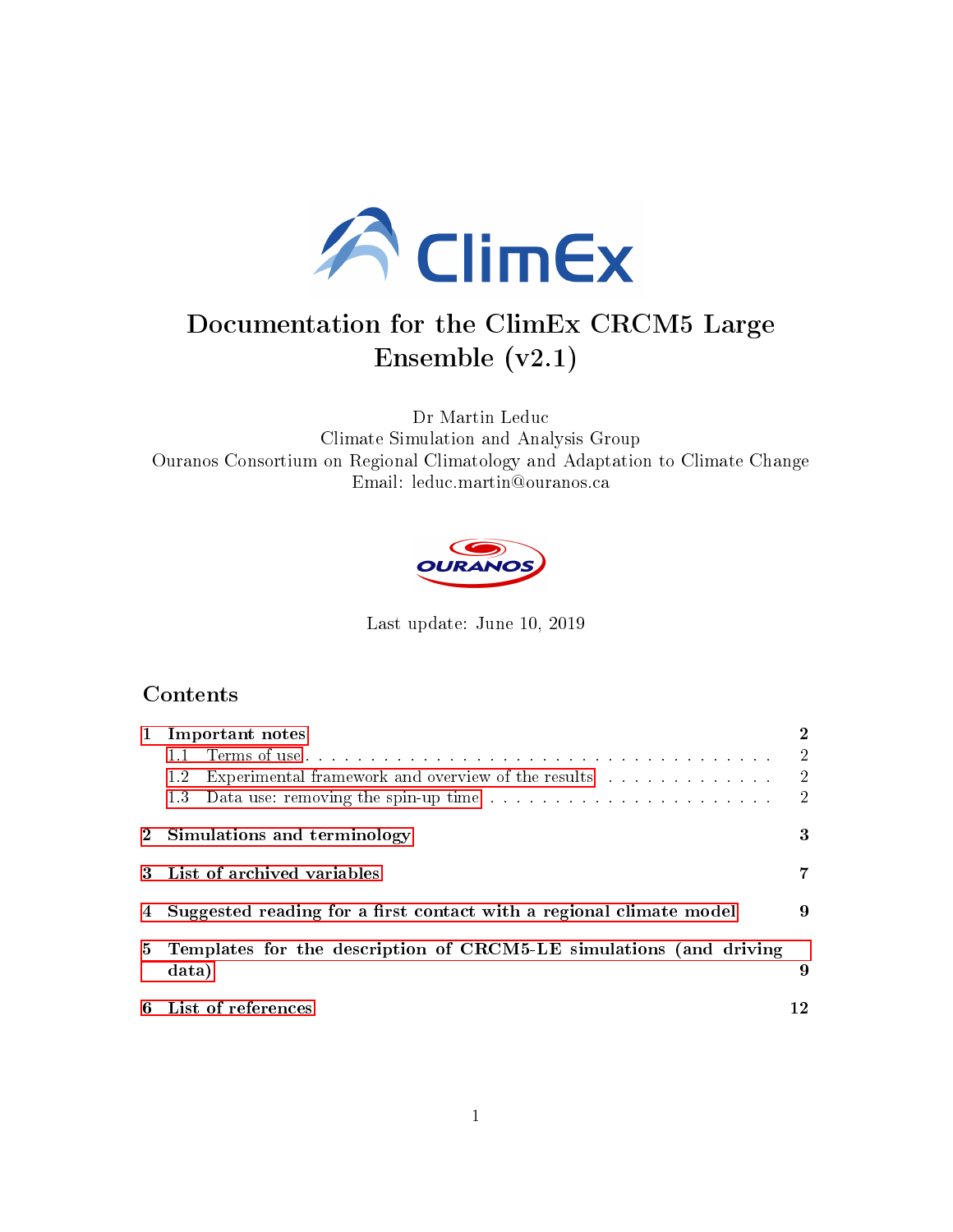# <span id="page-1-0"></span>1 Important notes

### <span id="page-1-1"></span>1.1 Terms of use

 References, credits, and technical information to include for the ClimEx CRCM5 Large Ensemble (CRCM5-LE) are provided in the 'Terms of use' document.

### <span id="page-1-2"></span>1.2 Experimental framework and overview of the results

A general description of the ClimEx CRCM5 Large ensemble is provided in the following paper:

 Leduc, M., A. Mailhot, A. Frigon, J. Martel, R. Ludwig, G.B. Brietzke, M. Giguère, F. Brissette, R. Turcotte, M. Braun, and J. Scinocca, 2019: The ClimEx Project: A 50-Member Ensemble of Climate Change Projections at 12-km Resolution over Europe and Northeastern North America with the Canadian Regional Climate Model  $(CRCM5)$ . J. Appl. Meteor. Climatol., 58, 663-693, [https://doi.org/10.1175/](https://doi.org/10.1175/JAMC-D-18-0021.1) [JAMC-D-18-0021.1](https://doi.org/10.1175/JAMC-D-18-0021.1)

### <span id="page-1-3"></span>1.3 Data use: removing the spin-up time

As described in Leduc et al. (2019), a spin-up period in the beginning of each simulation should be discarded from analysis, as the CRCM5 and CanESM2 models need some time to forget their initial conditions. More specifically, the analysis period should be:

- 1955-2099 for all simulations driven by CanESM2 (kb<sup>\*</sup>, kc<sup>\*</sup>, kd<sup>\*</sup> and ke<sup>\*</sup>). The first five years  $(1950-1954)$  should not be considered for analysis in order to obtain 50 independent members from the driving model CanESM2.
- 1980-2013 for all simulations driven by the ERA-Interim reanlysis. The first year (1979) should not be considered in order to account for the CRCM5 spin-up.

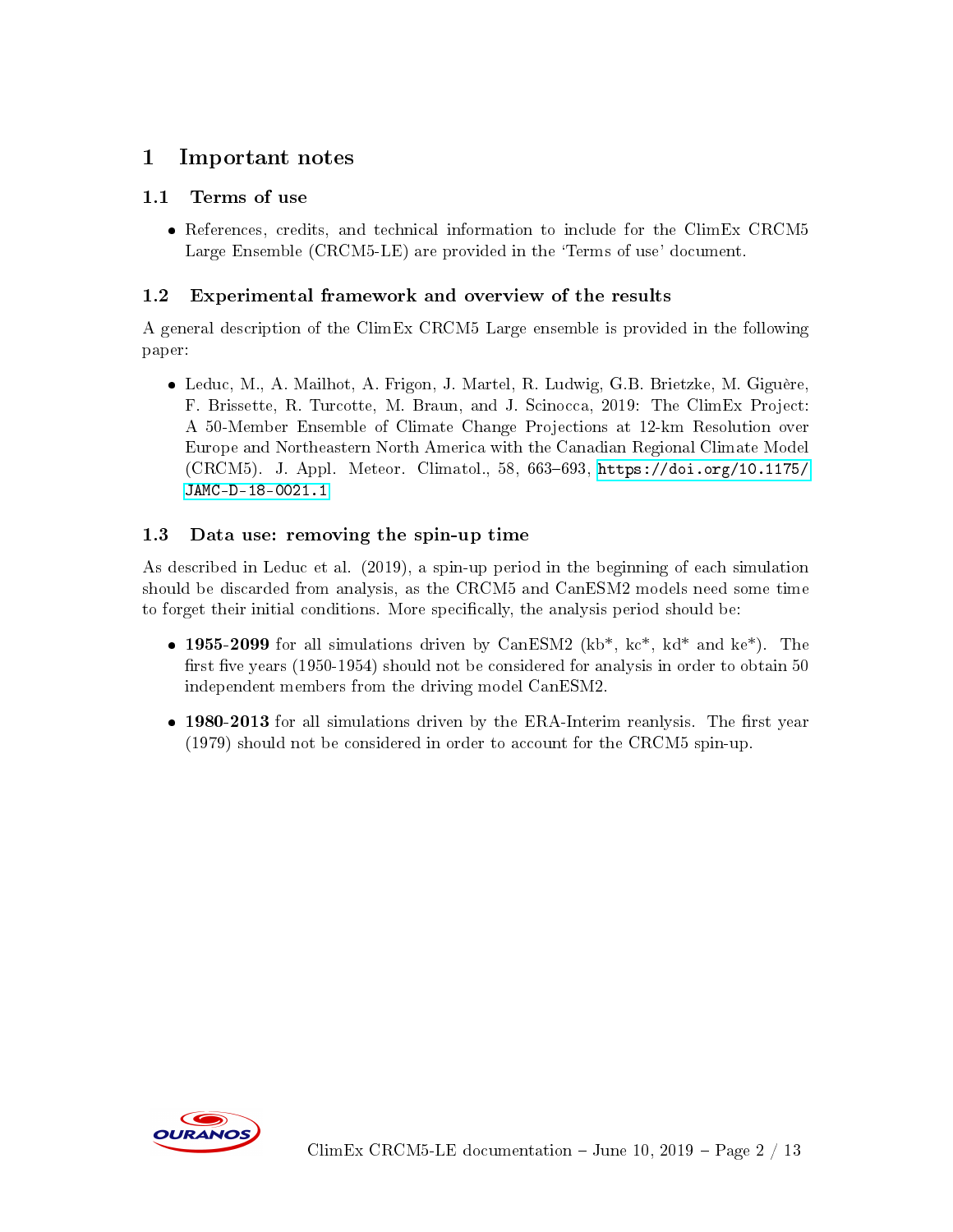

Figure 1: Integration domains (380x380 grid points) used by CRCM5 to produce the ClimEx large ensemble. Are also shown the "free domain" (340x340 grid points, in red) where the model is technically free from direct imposition of lateral boundary conditions. Finally, the "analysis domain"  $(280x280, in green)$  is the region where are archived all the output fields.

# <span id="page-2-0"></span>2 Simulations and terminology

| N  | <b>Name</b>   | Domain | Pilot   | Run<br>$pe-$ | Analysis  | Spectral               |
|----|---------------|--------|---------|--------------|-----------|------------------------|
|    |               |        |         | riod         | period    | nudging                |
|    | kfa           | EU     | $ERA-I$ | 1979-2013    | 1980-2013 | $\mathbf{n}\mathbf{o}$ |
|    | kfc           | ΕU     | $ERA-I$ | 1979-2013    | 1980-2013 | yes                    |
|    | kfb           | NNA    | ERA-I   | 1979-2013    | 1980-2013 | $\mathbf{n}$           |
|    | kfd           | NNA    | $ERA-I$ | 1979-2013    | 1980-2013 | yes                    |
| 50 | kba-kcx       | ΕU     | CanESM2 | 1950-2099    | 1955-2099 | yes                    |
| 50 | $kda$ - $kex$ | NNA    | CanESM2 | 1950-2099    | 1955-2099 | yes                    |

Table 1: List of CRCM5 simulations produced within the ClimEx project.

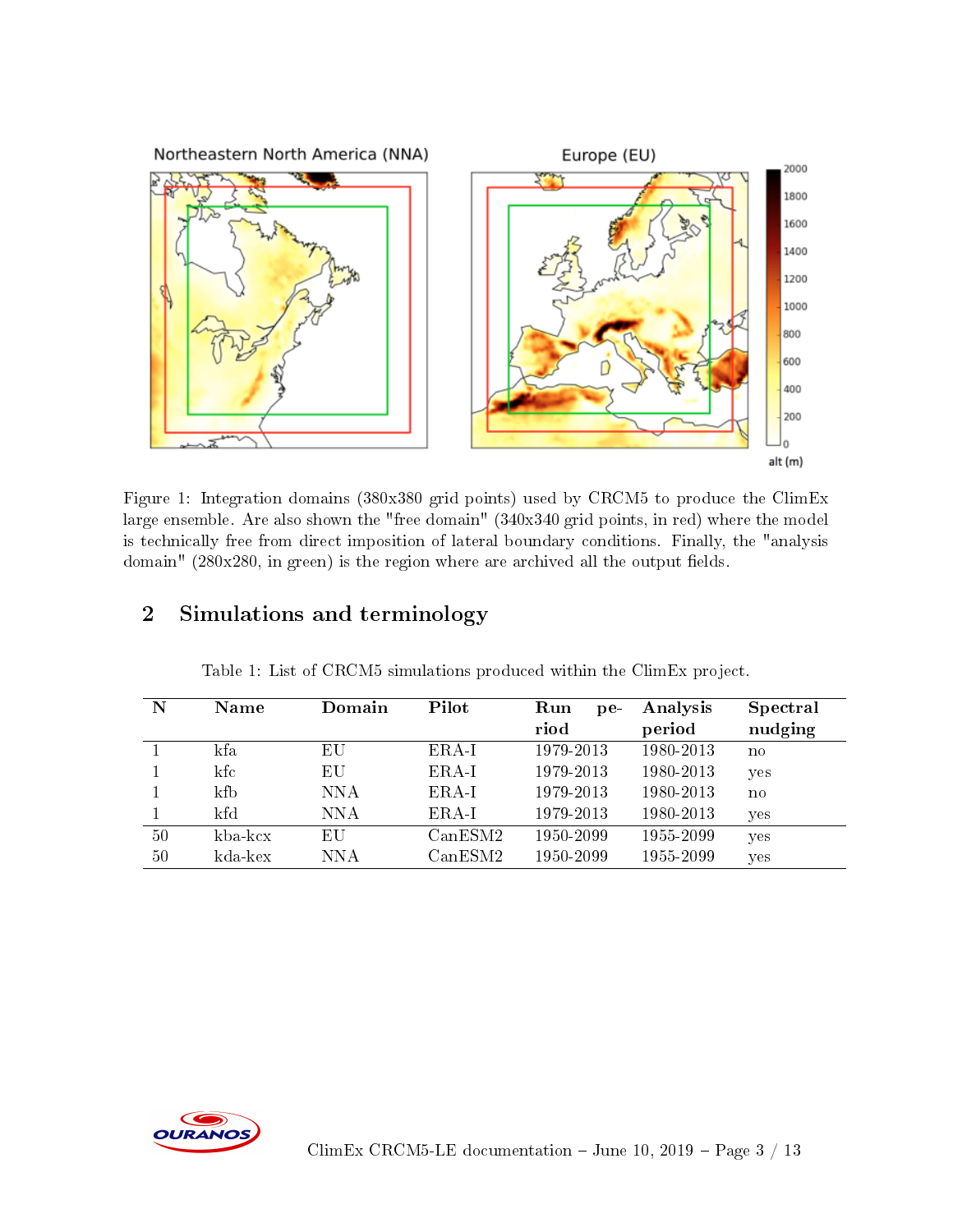|                | <b>GCM</b> Family | GCM     | RCM             | Domain     |
|----------------|-------------------|---------|-----------------|------------|
|                |                   | Member  | Member          |            |
| $\mathbf{1}$   | $historical-r1$   | rli1p1  | kba             | ${\rm EU}$ |
| $\overline{2}$ | historical-r1     | r2i1p1  | kbb             | ${\rm EU}$ |
| $\overline{3}$ | historical-r1     | r3i1p1  | kbc             | EU         |
| $\overline{4}$ | historical-r1     | r4i1p1  | kbd             | EU         |
| $\overline{5}$ | historical-r1     | r5i1p1  | kbe             | ${\rm EU}$ |
| $\overline{6}$ | historical-r1     | r6i1p1  | k <sub>bf</sub> | EU         |
| $\overline{7}$ | historical-r1     | r7i1p1  | kbg             | EU         |
| 8              | historical-r1     | r8i1p1  | kbh             | EU         |
| 9              | historical-r1     | r9i1p1  | kbi             | EU         |
| 10             | historical-r1     | r10i1p1 | kbj             | ${\rm EU}$ |
| 11             | historical-r2     | rli1p1  | kbk             | EU         |
| 12             | historical-r2     | r2i1p1  | kbl             | EU         |
| 13             | historical-r2     | r3i1p1  | kbm             | EU         |
| 14             | historical-r2     | r4i1p1  | kbn             | EU         |
| 15             | historical-r2     | r5i1p1  | kbo             | ${\rm EU}$ |
| 16             | historical-r2     | r6i1p1  | kbp             | ${\rm EU}$ |
| 17             | historical-r2     | r7i1p1  | kba             | EU         |
| 18             | historical-r2     | r8i1p1  | kbr             | ${\rm EU}$ |
| 19             | historical-r2     | r9i1p1  | kbs             | EU         |
| 20             | historical-r2     | r10i1p1 | kbt             | ${\rm EU}$ |
| 21             | historical-r3     | rli1p1  | kbu             | ${\rm EU}$ |
| 22             | historical-r3     | r2i1p1  | kby             | EU         |
| 23             | historical-r3     | r3i1p1  | kbw             | ${\rm EU}$ |
| 24             | historical-r3     | r4i1p1  | $k$ bx          | EU         |
| 25             | historical-r3     | r5i1p1  | kby             | EU         |
| 26             | historical-r3     | r6i1p1  | kbz             | EU         |
| 27             | historical-r3     | r7i1p1  | kca             | EU         |
| 28             | historical-r3     | r8i1p1  | kcb             | EU         |
| 29             | historical-r3     | r9i1p1  | kcc             | EU         |

Table 2: Table of correspondence between the CanESM2 and CRCM5 ensemble runs terminologies.

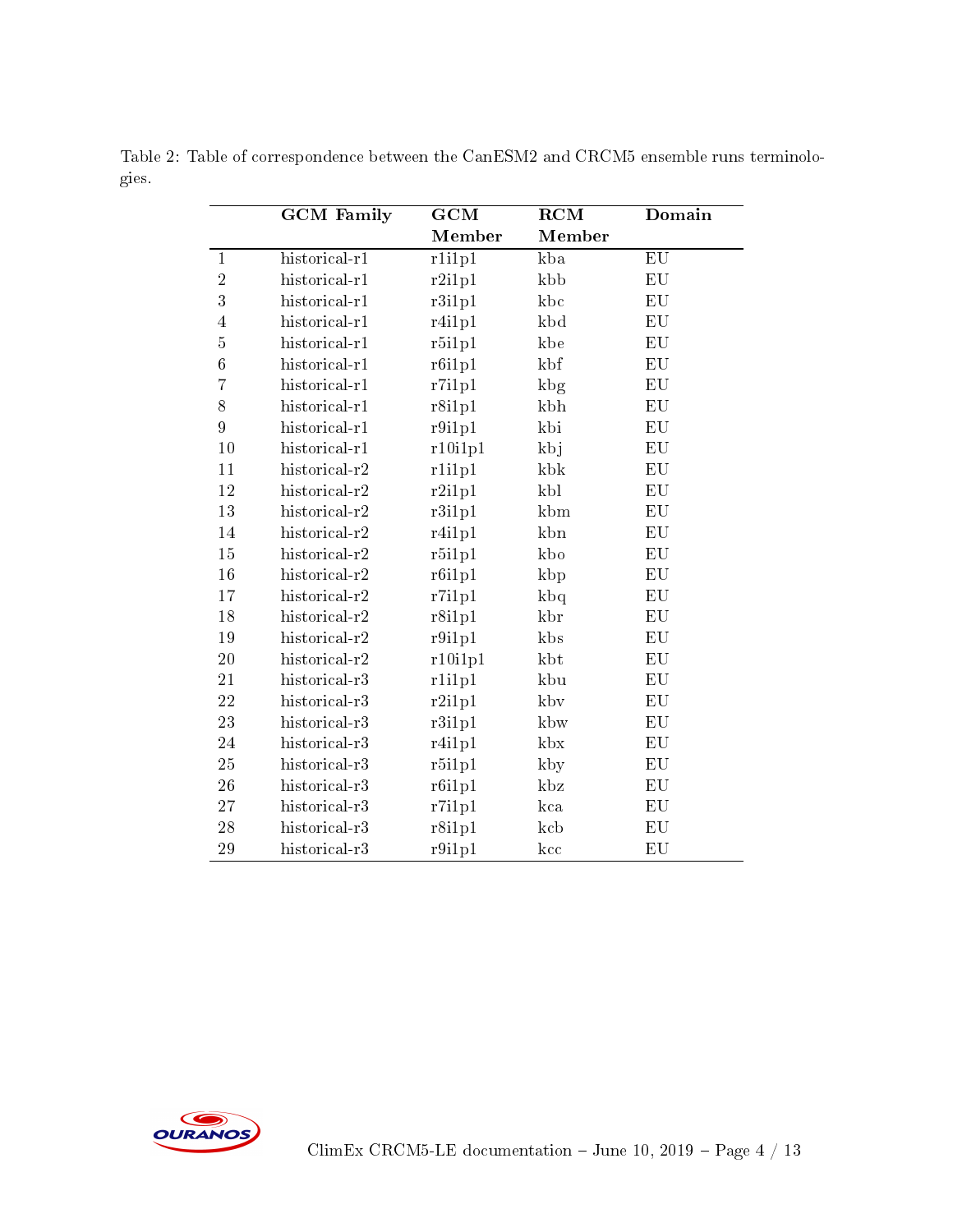|                  | <b>GCM</b> Family | $\overline{\text{GCM}}$ | $\overline{\mathrm{RCM}}$ | Domain                  |
|------------------|-------------------|-------------------------|---------------------------|-------------------------|
|                  |                   | Member                  | Member                    |                         |
| $\overline{30}$  | historical- $r3$  | r10i1p1                 | $\overline{\text{kcd}}$   | $\overline{EU}$         |
| 31               | historical-r4     | rli1p1                  | kce                       | ${\rm EU}$              |
| 32               | historical-r4     | r2i1p1                  | kcf                       | ${\rm EU}$              |
| 33               | historical-r4     | r3i1p1                  | kcg                       | EU                      |
| 34               | historical-r4     | r4i1p1                  | kch                       | EU                      |
| 35               | historical-r4     | r5i1p1                  | kci                       | EU                      |
| 36               | historical-r4     | r6i1p1                  | kcj                       | EU                      |
| 37               | historical-r4     | r7i1p1                  | kck                       | EU                      |
| 38               | historical-r4     | r8i1p1                  | kcl                       | ${\rm EU}$              |
| 39               | historical-r4     | r9i1p1                  | kcm                       | ${\rm EU}$              |
| 40               | historical-r4     | r10i1p1                 | kcn                       | ${\rm EU}$              |
| 41               | historical-r5     | rli1p1                  | kco                       | ${\rm EU}$              |
| 42               | historical-r5     | r2i1p1                  | $\rm\,kcp$                | ${\rm EU}$              |
| 43               | historical-r5     | r3i1p1                  | kcq                       | ${\rm EU}$              |
| 44               | historical-r5     | r4i1p1                  | ker                       | ${\rm EU}$              |
| 45               | historical-r5     | r5i1p1                  | $\rm kcs$                 | EU                      |
| 46               | historical-r5     | r6i1p1                  | kct                       | ${\rm EU}$              |
| 47               | historical-r5     | r7i1p1                  | kcu                       | ${\rm EU}$              |
| 48               | historical-r5     | r8i1p1                  | $\rm\,kcv$                | ${\rm EU}$              |
| 49               | historical-r5     | r9i1p1                  | kcw                       | ${\rm EU}$              |
| 50               | historical-r5     | r10i1p1                 | kcx                       | EU                      |
| $\mathbf{1}$     | $historical-r1$   | r <sub>1i1p1</sub>      | $\overline{\text{kda}}$   | $\overline{\text{NNA}}$ |
| $\overline{2}$   | historical-r1     | r2i1p1                  | kdb                       | <b>NNA</b>              |
| 3                | historical-r1     | r3i1p1                  | kdc                       | <b>NNA</b>              |
| $\overline{4}$   | historical-r1     | r4i1p1                  | kdd                       | <b>NNA</b>              |
| $\overline{5}$   | historical-r1     | r5i1p1                  | kde                       | <b>NNA</b>              |
| $\boldsymbol{6}$ | historical-r1     | r6i1p1                  | kdf                       | <b>NNA</b>              |
| $\overline{7}$   | historical-r1     | r7i1p1                  | $k\mathrm{dg}$            | $\mathrm{NNA}$          |
| 8                | historical-r1     | r8i1p1                  | kdh                       | $\mathrm{NNA}$          |
| $\overline{9}$   | historical-r1     | r9i1p1                  | kdi                       | $\mathrm{NNA}$          |
| 10               | historical-r1     | r10i1p1                 | kdj                       | $\mathrm{NNA}$          |
| 11               | historical-r2     | rli1p1                  | kdk                       | <b>NNA</b>              |
| 12               | historical-r2     | r2i1p1                  | kdl                       | <b>NNA</b>              |
| 13               | historical-r2     | r3i1p1                  | kdm                       | <b>NNA</b>              |
| 14               | historical-r2     | r4i1p1                  | kdn                       | $\mathrm{NNA}$          |
| 15               | historical-r2     | r5i1p1                  | kdo                       | <b>NNA</b>              |

Table 2: (continued)

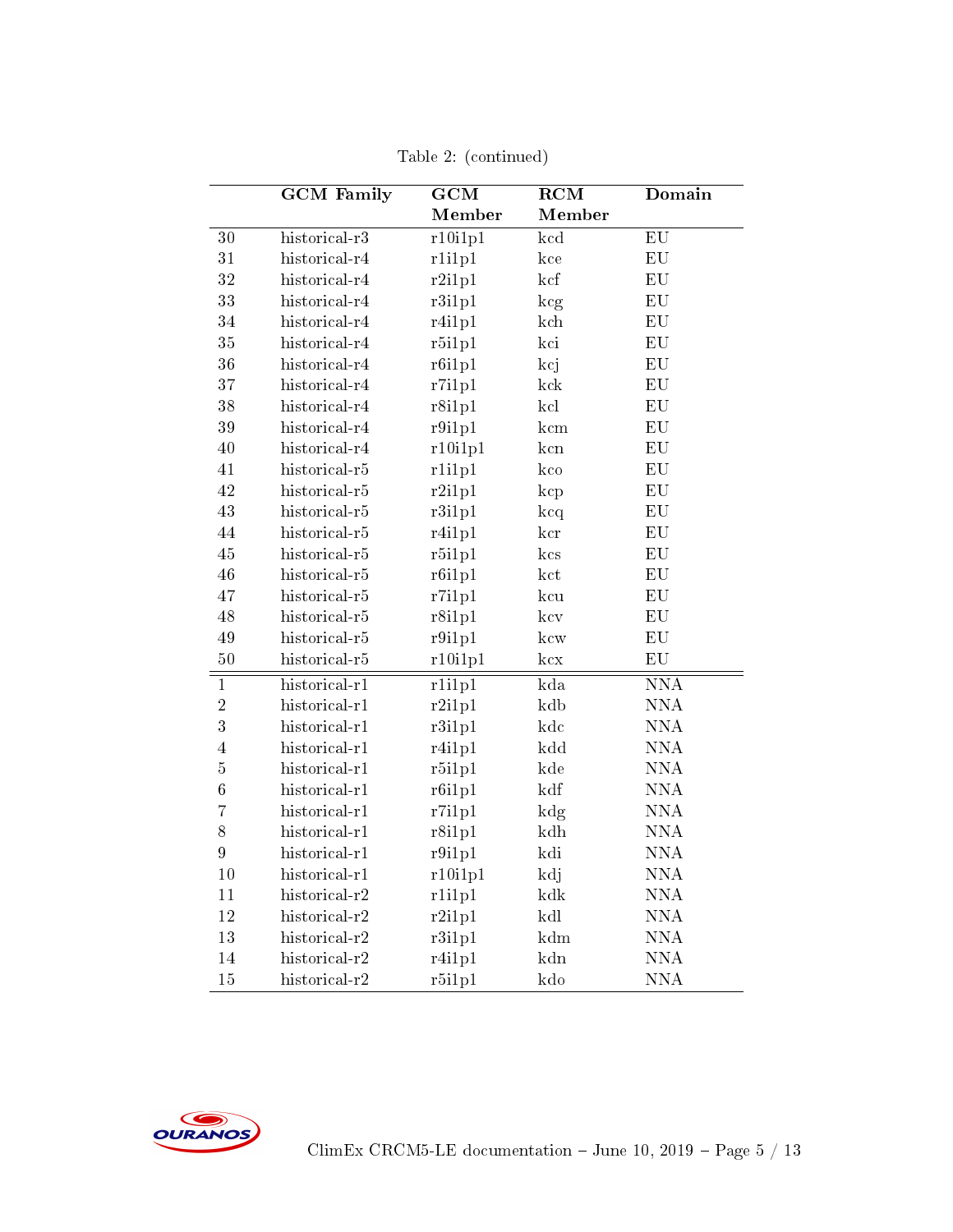|    | <b>GCM</b> Family | $\overline{\text{GCM}}$ | $\overline{\mathrm{RCM}}$ | Domain         |
|----|-------------------|-------------------------|---------------------------|----------------|
|    |                   | Member                  | Member                    |                |
| 16 | historical-r2     | r6i1p1                  | kdp                       | <b>NNA</b>     |
| 17 | historical-r2     | r7i1p1                  | $kd\alpha$                | <b>NNA</b>     |
| 18 | historical-r2     | r8i1p1                  | kdr                       | <b>NNA</b>     |
| 19 | historical-r2     | r9i1p1                  | kds                       | $\mathrm{NNA}$ |
| 20 | historical-r2     | r10i1p1                 | kdt                       | $\mathrm{NNA}$ |
| 21 | historical-r3     | rli1p1                  | kdu                       | <b>NNA</b>     |
| 22 | historical-r3     | r2i1p1                  | kdv                       | <b>NNA</b>     |
| 23 | historical-r3     | r3i1p1                  | kdw                       | <b>NNA</b>     |
| 24 | historical-r3     | r4i1p1                  | kdx                       | <b>NNA</b>     |
| 25 | historical-r3     | r5i1p1                  | kdy                       | <b>NNA</b>     |
| 26 | historical-r3     | r6i1p1                  | kdz                       | <b>NNA</b>     |
| 27 | historical-r3     | r7i1p1                  | kea                       | <b>NNA</b>     |
| 28 | historical-r3     | r8i1p1                  | keb                       | $\mathrm{NNA}$ |
| 29 | historical-r3     | r9i1p1                  | kec                       | <b>NNA</b>     |
| 30 | historical-r3     | r10i1p1                 | ked                       | <b>NNA</b>     |
| 31 | historical-r4     | rli1p1                  | kee                       | $\mathrm{NNA}$ |
| 32 | historical-r4     | r2i1p1                  | kef                       | $\mathrm{NNA}$ |
| 33 | historical-r4     | r3i1p1                  | keg                       | $\mathrm{NNA}$ |
| 34 | historical-r4     | r4i1p1                  | keh                       | <b>NNA</b>     |
| 35 | historical-r4     | r5i1p1                  | kei                       | <b>NNA</b>     |
| 36 | historical-r4     | r6i1p1                  | kej                       | $\mathrm{NNA}$ |
| 37 | historical-r4     | r7i1p1                  | kek                       | <b>NNA</b>     |
| 38 | historical-r4     | r8i1p1                  | kel                       | <b>NNA</b>     |
| 39 | historical-r4     | r9i1p1                  | kem                       | <b>NNA</b>     |
| 40 | historical-r4     | r10i1p1                 | ken                       | <b>NNA</b>     |
| 41 | historical-r5     | rli1p1                  | keo                       | <b>NNA</b>     |
| 42 | historical-r5     | r2i1p1                  | kep                       | <b>NNA</b>     |
| 43 | historical-r5     | r3i1p1                  | keq                       | <b>NNA</b>     |
| 44 | historical-r5     | r4i1p1                  | ker                       | $\mathrm{NNA}$ |
| 45 | historical-r5     | r5i1p1                  | kes                       | $\mathrm{NNA}$ |
| 46 | historical-r5     | r6i1p1                  | ket                       | <b>NNA</b>     |
| 47 | historical-r5     | r7i1p1                  | keu                       | $\mathrm{NNA}$ |
| 48 | historical-r5     | r8i1p1                  | kev                       | $\mathrm{NNA}$ |
| 49 | historical-r5     | r9i1p1                  | kew                       | <b>NNA</b>     |
| 50 | historical-r5     | r10i1p1                 | kex                       | <b>NNA</b>     |

Table 2: (continued)

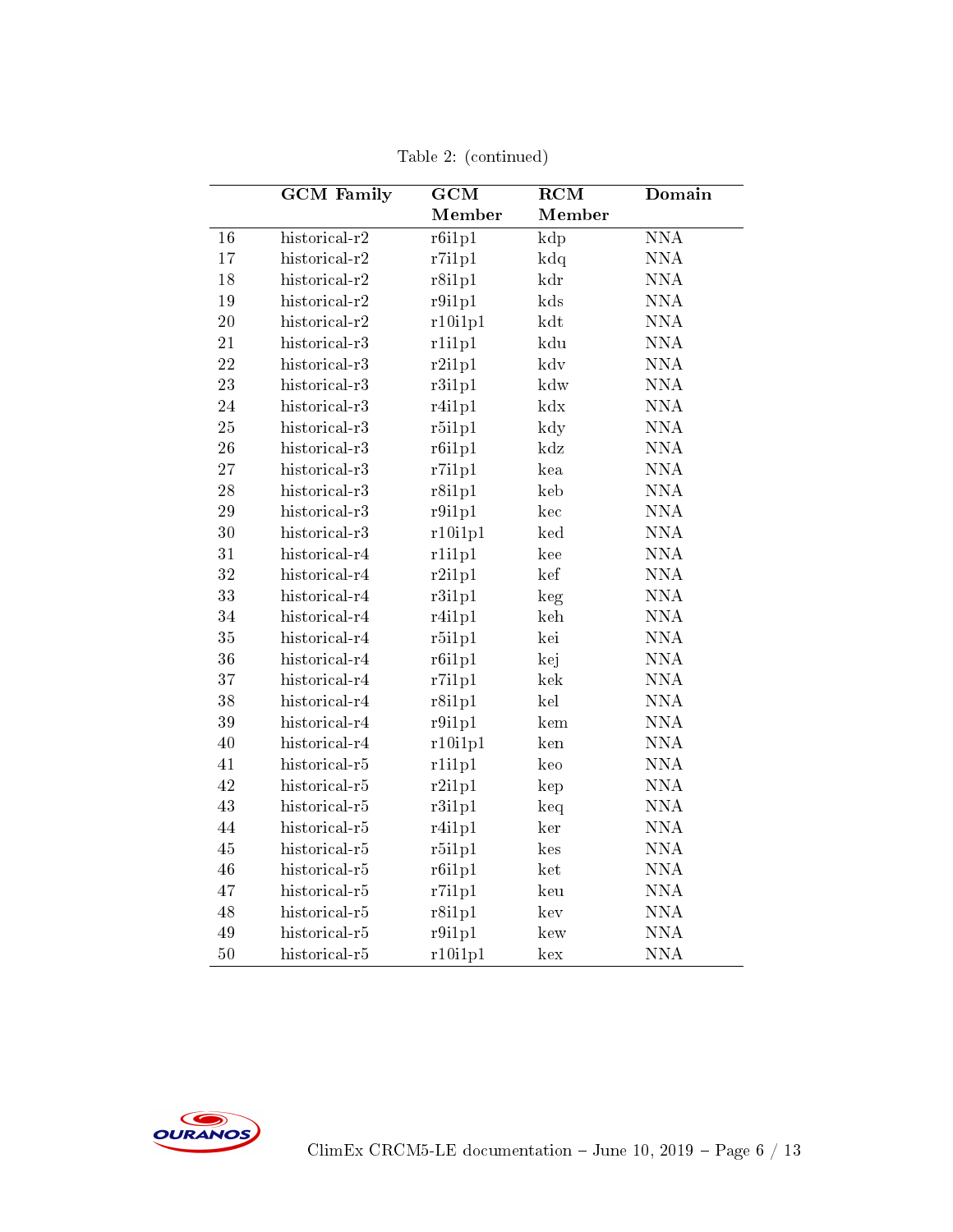# <span id="page-6-0"></span>3 List of archived variables

Table 3: List of archived variables for the ClimEx CRCM5 large ensemble, with ∆t being the archiving frequencies for the Europe (EU) and northeastern North America (NNA) domains. The last column gives the type of data archive: (I) instantaneous value provided every archival time, (M) mean value during the archival period and (N) or (X) for miNimum or maXimum value between archival times. The choice of CRCM5 variables to be archived was made to comply with the needs of hydrological studies in the context of the ClimEx project. We archived additional variables that could be useful in other applications, but limitations on the total volume of data have restricted their number.

| <b>NetCDF</b>  | $\Delta t$     |                | $\Delta t$ Description                   | Units        | Type           |
|----------------|----------------|----------------|------------------------------------------|--------------|----------------|
| Name           | EU             | <b>NNA</b>     |                                          |              |                |
|                |                |                |                                          |              |                |
|                |                |                | $2-D \ variables$                        |              |                |
| capei          |                | 3h             | Convective Available Potential Energy    | $J$ kg-1     | $\mathbf I$    |
| $_{\rm clt}$   | day            | day            | <b>Total Cloud Fraction</b>              | %            | M              |
| clwvi          |                | day            | Condensed Water Path                     | $kg m-2$     | I              |
| $\mathrm{dds}$ | 3 <sub>h</sub> | 3 <sub>h</sub> | Near-Surface Dewpoint Depression         | K            | $\overline{I}$ |
| evspsbl        | day            | day            | Evaporation                              | $kg m-2 s-1$ | M              |
| evspsblland    | day            | day            | Water Evaporation from Land              | $kg m-2 s-1$ | M              |
| $h\text{fls}$  | day            |                | Surface Upward Latent Heat Flux          | $W$ m-2      | M              |
| hfss           | day            |                | Surface Upward Sensible Heat Flux        | $W$ m-2      | M              |
| hurs           | 3 <sub>h</sub> | $3\mathrm{h}$  | Near-Surface Relative Humidity           | %            | $\mathbf I$    |
| huss           | 3h             | 3 <sub>h</sub> | Near-Surface Specific Humidity           | $\mathbf{1}$ | I              |
| lfirt          |                | day            | Lake Floor Temperature                   | $\mathbf K$  | I              |
| lif            |                | day            | Lake Ice Fraction                        | %            | I              |
| lit            |                | day            | Lake Ice Thickness                       | m            | I              |
| lmlthick       |                | day            | Lake Mixed-Layer Thickness               | $\mathbf m$  | $\rm I$        |
| lmlt           |                | day            | Lake Mixed-Layer Temperature             | $\rm K$      | I              |
| mrfso          | day            | day            | Soil Frozen Water Content                | $kg \, m-2$  | I              |
| mrro           | day            | day            | <b>Total Runoff</b>                      | $kg m-2 s-1$ | M              |
| mrros          | day            | day            | Surface Runoff                           | $kg m-2 s-1$ | M              |
| mrso           | day            | day            | Total Soil Moisture Content              | $kg \, m-2$  | I              |
| mrsos          | day            | day            | Moisture in Upper Portion of Soil Column | $kg m-2$     | $\overline{I}$ |
| prc            | 3 <sub>h</sub> | day            | Convective Precipitation                 | $kg m-2 s-1$ | M              |
| prdc           |                | day            | Deep Convective Precipitation            | $kg m-2 s-1$ | M              |
| prfr           |                | day            | Freezing Rain                            | $kg m-2 s-1$ | M              |
| pr             | 1 <sub>h</sub> | 1 <sub>h</sub> | Precipitation                            | $kg m-2 s-1$ | $\mathbf M$    |
| prlp           | 3 <sub>h</sub> | day            | Liquid Precipitation                     | $kg m-2 s-1$ | M              |
| prrp           |                | day            | Refrozen Rain                            | $kg m-2 s-1$ | M              |
| prsn           |                | day            | Snowfall Flux                            | $kg m-2 s-1$ | $\mathbf M$    |
| prw            |                | day            | Water Vapor Path                         | $kg m-2$     | I              |

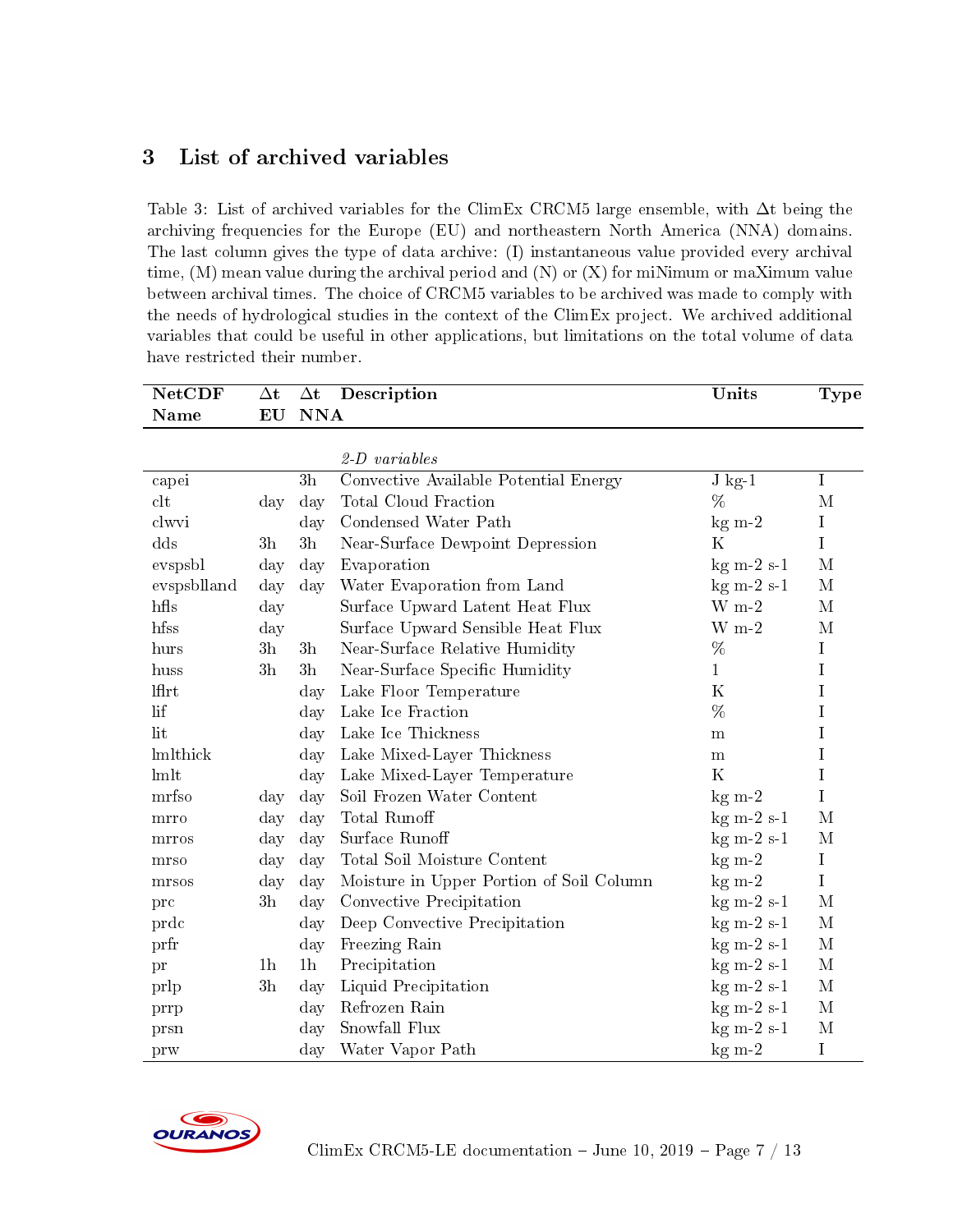| <b>NetCDF</b> | $\Delta t$     | $\Delta \mathbf{t}$ | Description                                    | Units                   | Type                      |
|---------------|----------------|---------------------|------------------------------------------------|-------------------------|---------------------------|
| <b>Name</b>   | EU             | <b>NNA</b>          |                                                |                         |                           |
| ps            | 3h             | 3 <sub>h</sub>      | Surface Air Pressure                           | $\overline{Pa}$         | $\mathbf I$               |
| psl           | 3h             |                     | Sea Level Pressure                             | Pa                      | $\mathbf I$               |
| rlds          | 3 <sub>h</sub> |                     | Surface Downwelling Longwave Radiation         | $W$ m-2                 | M                         |
| rlus          | 3h             |                     | Surface Upwelling Longwave Radiation           | $W_{m-2}$               | $\mathbf M$               |
| rlut          | 3 <sub>h</sub> |                     | TOA Outgoing Longwave Radiation                | $W_{m-2}$               | M                         |
| rsaa          | 3h             |                     | Shortwave Radiation Absorbed by Atmosphere     | $W$ m-2                 | $\mathbf M$               |
| rsds          | 3h             | 3 <sub>h</sub>      | Surface Downwelling Shortwave Radiation        | $W$ m-2                 | $\mathbf M$               |
| rsdt          | 3 <sub>h</sub> |                     | TOA Incident Shortwave Radiation               | $\rm W~m\text{-}2$      | $\mathbf M$               |
| rsus          | 3h             |                     | Surface Upwelling Shortwave Radiation          | $W m-2$                 | $\mathbf M$               |
| rsut          | 3 <sub>h</sub> |                     | TOA Outgoing Shortwave Radiation               | $W_{m-2}$               | M                         |
| sfcWindmax    | day            | day                 | Daily Maximum Near-Surface Wind Speed          | $m s-1$                 | $\boldsymbol{\mathrm{X}}$ |
| $_{\rm src}$  | day            | day                 | Snow Area Fraction                             | %                       | $\mathbf I$               |
| snd           | day            |                     | Snow Depth                                     | ${\bf m}$               | I                         |
| snw           | day            | day                 | Surface Snow Amount                            | $kg m-2$                | I                         |
| tas           | 3 <sub>h</sub> | 3 <sub>h</sub>      | Near-Surface Air Temperature                   | $\rm K$                 | $\mathbf I$               |
| tasmax        | day            | day                 | Daily Maximum Near-Surface Temperature         | $\mathbf K$             | $\boldsymbol{\mathrm{X}}$ |
| tasmin        | day            | day                 | Daily Minimum Near-Surface Temperature         | $\mathbf K$             | N                         |
| ts            | day            | day                 | Surface Temperature                            | $\rm K$                 | I                         |
| uas           | 3 <sub>h</sub> | 3 <sub>h</sub>      | Eastward Near-Surface Wind                     | $m s-1$                 | $\mathbf I$               |
| $\rm{vas}$    | 3h             | 3 <sub>h</sub>      | Northward Near-Surface Wind                    | $m s-1$                 | I                         |
|               |                |                     |                                                |                         |                           |
|               |                |                     | 3-D Atmospheric variables                      |                         |                           |
|               |                |                     | (at 1000, 925, 850, 700, 500 and 200 hPa)      |                         |                           |
| hus           | $3{\rm h}$     | $3\,\mathrm{h}$     | Specific Humidity                              | $\mathbf{1}$<br>$\rm K$ | $\mathbf I$               |
| ta            | 3 <sub>h</sub> | 3h                  | Air Temperature                                |                         | I                         |
| ua            | 3h             | 3 <sub>h</sub>      | Eastward Wind                                  | m s 1                   | I                         |
| va            | 3h             | 3 <sub>h</sub>      | Northward Wind                                 | $m s-1$                 | $\mathbf I$               |
| zg            | 3h             | 3 <sub>h</sub>      | Geopotential Height                            | m                       | I                         |
|               |                |                     | 3-D Soil variables                             |                         |                           |
|               |                |                     | $(9 \text{ layers from surface to bedrock}^1)$ |                         |                           |
| mrfsl         | day            | day                 | Soil Layer Frozen Water Content                | $kg \, m-2$             | $\mathbf I$               |
| mrlsl         | day            | day                 | Water Content of Soil Layer                    | $kg \, m-2$             | $\mathbf I$               |
|               |                |                     |                                                |                         |                           |

Table 3: (continued)

<span id="page-7-0"></span> $1$ <sup>1</sup>The 9 layers are taken from the 17 soil layers reaching a depth of 15 meters. Starting from the surface, the thickness of each layer in meters is: 0.1, 0.2, 0.3, 0.4, 0.5, 0.5, 0.5, 0.5, 0.5 meters, giving a corresponding depth for each layer in meters of: 0.1, 0.3, 0.6, 1.0, 1.5, 2.0, 2.5, 3.0, 3.5 meters.

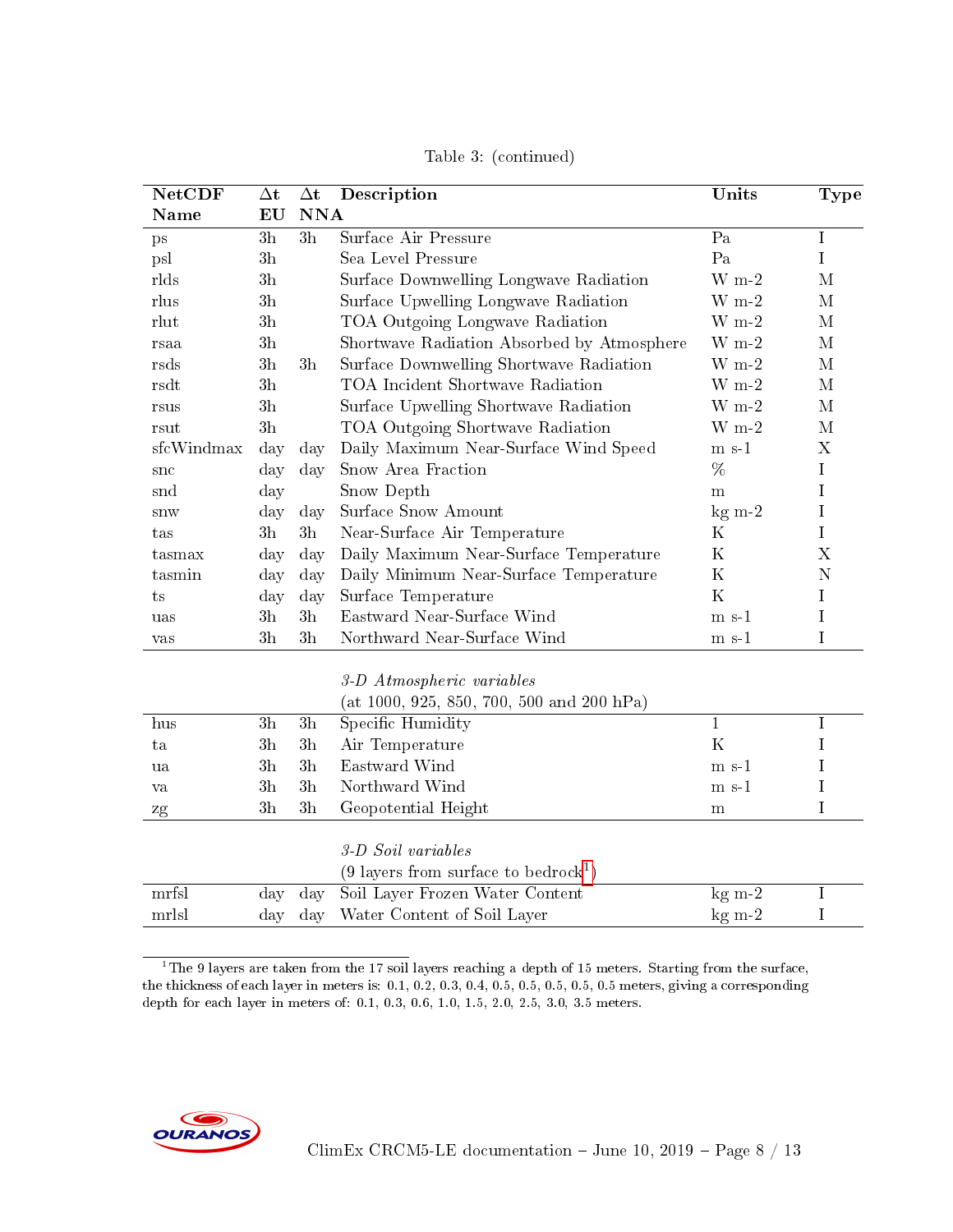Table 4: List of invariant fields for the ClimEx CRCM5 large ensemble. These fields are enclosed into invariant simulations labeled as kax and kay for the EU and NNA domains respectively.

| <b>NetCDF</b> Name | Description                           | $\bf{Units}$ |
|--------------------|---------------------------------------|--------------|
| areacella          | Atmosphere Grid-Cell Area             | $m^2$        |
| $\rm{bedrock}$     | Bedrock Depth                         | m            |
| clayfrac           | Clay Fraction                         | %            |
| cropFrac           | Crop Fraction                         | %            |
| grassFrac          | Grass Fraction                        | %            |
| lakeFrac           | Lake Area Fraction                    | %            |
| ldpth              | Lake Depth                            | m            |
| orogf              | Filtred Orography                     | m            |
| sandfrac           | Sand Fraction                         | %            |
| sftgrf             | Grounded Ice Area Fraction            | %            |
| sftlf              | Land Area Fraction                    | %            |
| sftof              | Sea Area Fraction                     | %            |
| treeFracPrimDec    | Total Primary Deciduous Tree Fraction | %            |
| treeFracPrimEver   | Total Primary Evergreen Tree Fraction | %            |
| urbanFrac          | Urban Fraction                        | %            |
| wetlandFrac        | Wetland Fraction                      | %            |

# <span id="page-8-0"></span>4 Suggested reading for a first contact with a regional climate model

- Laprise, R. 2008: Regional climate modelling. J. Comput. Physics. 227(7), 3641- 3666. [doi:10.1016/j.jcp.2006.10.024.](https://doi.org/10.1016/j.jcp.2006.10.024)
- Laprise, R, R de Elia, D Caya, S Biner, E Diaconescu, P Lucas-Picher, M Leduc, A Alexandru, L Separovic. 2008. Challenging some tenets of Regional Climate Modelling. Meteorology and Atmospheric Physics,  $100(1-4)$ ,  $3-22$ . [http://doi.org/10.](http://doi.org/10.1007/s00703-008-0292-9) [1007/s00703-008-0292-9.](http://doi.org/10.1007/s00703-008-0292-9)

# <span id="page-8-1"></span>5 Templates for the description of CRCM5-LE simulations (and driving data)

In reports/publications, a description of CRCM5-LE simulations should include the following information to describe the configuration of the run:

- CRCM5 version (CRCM5 v3.3.3.1) and
- the run's name(s) following either Ouranos' operational 3-letter name of simulation (ex. kda) or the CORDEX naming convention;
- prescribed reference(s) and acknowledgements,

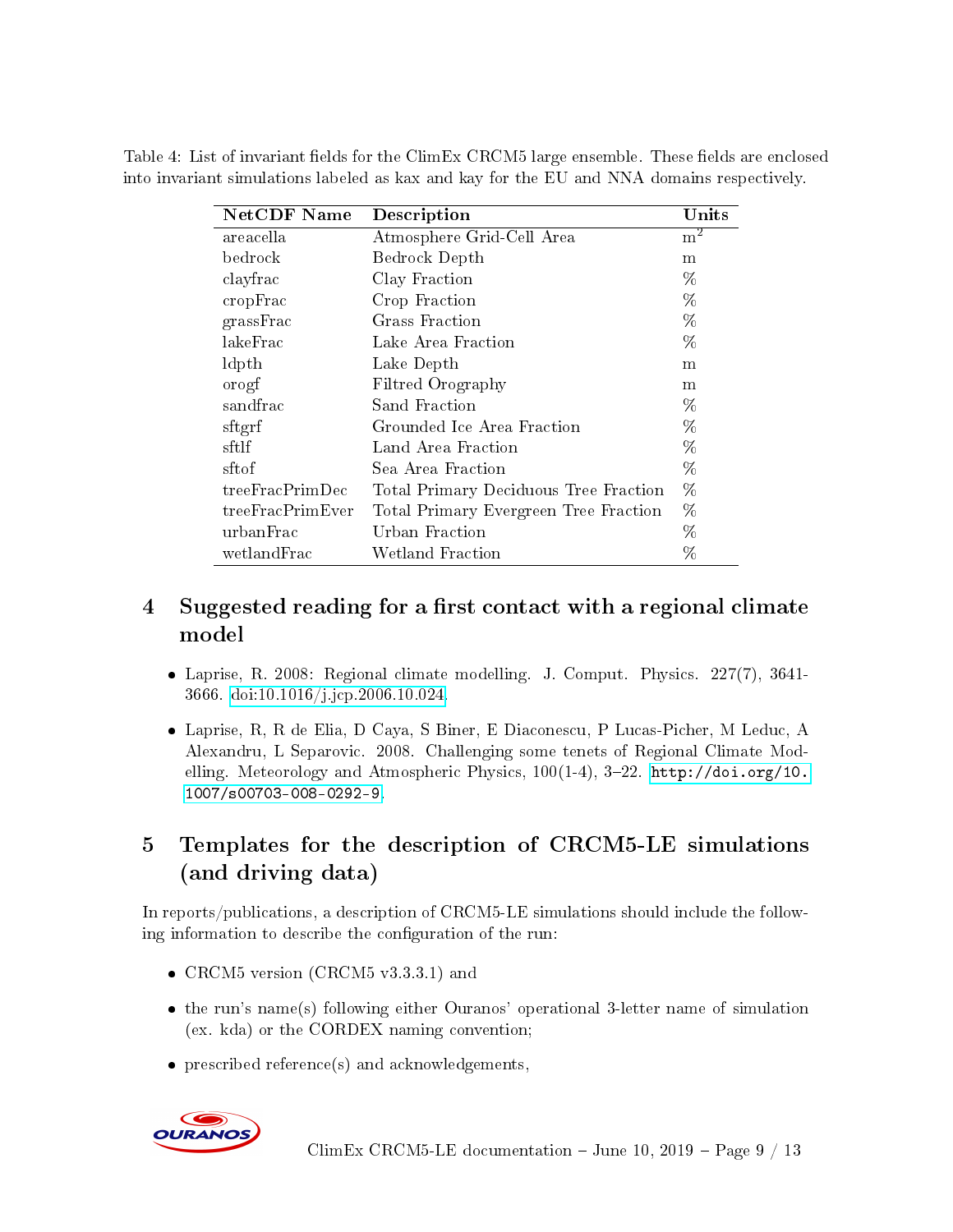- regional domain and horizontal resolution,
- time window of simulation,
- driving data (e.g. reanalyses or GCM -version, member, and RCP if future projection).
- The lake model (implemented at the sub-grid scale and the resolved grid scale) should also be cited with reference(s) if relevant for the analysis (see note on the lakes below).

#### Suggestion of text on regional domain and resolution:

The ClimEx simulations were performed using the same configuration over the European and Northeastern North America domains:

 . . . over a domain covering Europe (EU) or Northeastern North America (NNA) with a horizontal grid-size mesh of 0.11 degrees (on a rotated latitude-longitude grid), corresponding to a12-km resolution, using 5-minute time steps.

The CRCM5 was run on larger grids than those kept for validation. The real size of the computational domain was 380x380 and a 50-point depth security zone was removed surrounding the domain to avoid artefacts from coarse resolution boundary conditions. This gives a free zone for analysis of 280X280 grid points.

### Suggestion of text on spectral nudging (when applicable for the CRCM5 simulation used):

 . . . a spectral nudging technique was applied to large-scale winds (Riette and Caya  $2002$ ) within the interior of the regional domain to keep CRCM's large-scale flow close to its driving data.

#### Suggestion of text on the driving data:

... for historical simulations, the run was driven by atmospheric and oceanic fields taken from. . .

 6-hourly ECMWF ERA-Interim global reanalyses (European Center for Medium-Range Weather Forecasts ReAnalyses; Dee et al. 2011), publicly available on a grid of approximately 80 km spatial resolution.

... for climate change projections, the run was driven by atmospheric and oceanic fields taken from. . .

 6-hourly atmospheric simulation and daily ocean outputs of each of the 50 members of the Canadian Earth System Model version 2 Large Ensemble (CanESM2-LE; Fyfe et al. 2017; Sigmondet al. 2018; T63 approximately corresponding to 2.8oX2.8o on a latitude-longitude grid). Regional simulations were performed using the IPCC RCP 8.5 future greenhouse gas projected evolution from 2006 (Meinshausenet al. 2011), as was the global driving model.

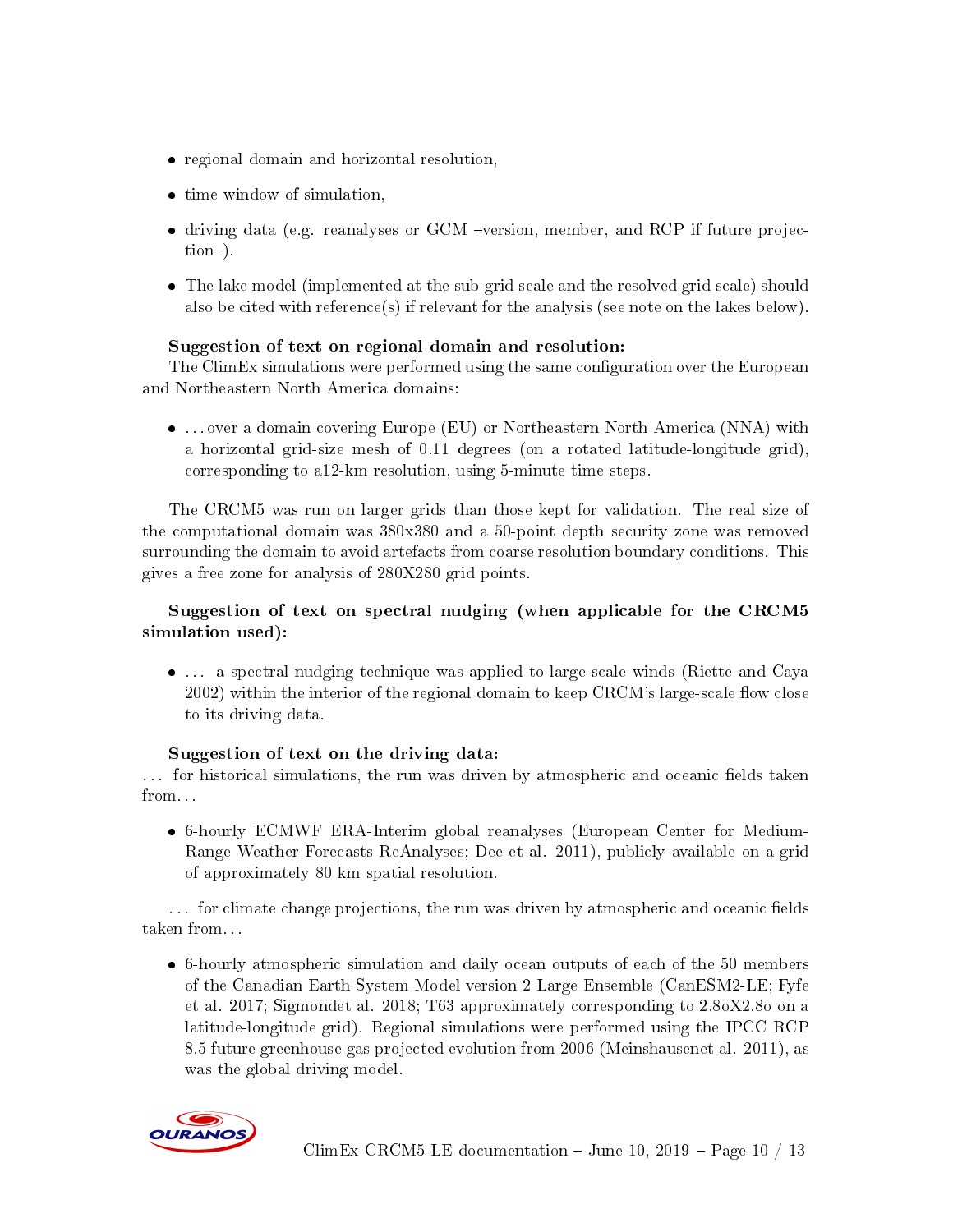#### More information on the CanESM2-LE:

For the historical period  $(1850-1950)$ , each of the five CMIP5 members takes its initial 1850 year at 50-year intervals from a preindustrial CMIP5 'piControl' simulation that has reached equilibrium. With a constant 284.7 ppm atmospheric CO2 concentration, this equilibrated control simulation has a stationary climate. Then, employing a small random perturbation, 10 new simulations are launched from each of the original 5 historical CMIP5 simulations on 1 January 1950 up till 2100."The random perturbation to the initial atmospheric state is introduced via a parameterization of one aspect of model cloud properties. This parameterization employs a random number generator with a pre-set seed; the 50 individual simulationswere based on different seeds. In this way, different climate change realizations were produced without any change to the model dynamics, physics or structure." (Fyfe et a. 2017). Observed emissions (in CO2 and non-CO2 GHGs, aerosols and land cover) are used during the historical period up to 2005 with observed explosive volcanoes and solar cycle forcings. For the 2006-2100 period, each member is a continuation of each of the five historical simulations employing the future RCP 8.5 scenario of forcings. These future simulations employ a solar cycle forcing comprised of a repetition of roughly the last observed solar cycle prior to 2006 but no explosive volcanic forcing. This generates 50 equally likely runs of 150 years (1950-2100), resulting in an artificial timeline of  $50 \times 150 = 7500$  years of modelled climate over the domains. This enables to catch rare events in the data - and by this toinvestigate extreme events and natural variability with probabilistic approaches. Note that the basic reference for CanESM2 is: Arora et al. (2011).

#### Information on the lakes in CRCM5:

CRCM5 is coupled to sub-grid scale lakes (when the lake covers less than 100% of a model tile, the ground part being taken over by the CLASS land surface scheme) and to resolved lakes (when the lake covers 100% of a tile such as is the case for the Great Lakes and Lake Winnipeg for example). Unless otherwise specified, the lake model used is FLake, the Freshwater Lake model (Mironov et al. 2010). Martynov et al. (2010) describe the resolved lake model, namely over the American Great Lakes, while Martynov et al. (2012) look at the regional climate effect of sub-grid scale lakes. The data defining the percent coverage of lakes over each grid tile of a specified regional domain and resolution is available as an output from the CRCM5.

#### Note on possible analyses of CRCM5 simulations:

RCMs driven by reanalyses can be evaluated against observations for specific simulated periods, not only on a long-term statistical basis but also on an event basis, because the reanalyses represent actual climate periods (with assimilation of observed meteorological data). Consequently, temporal correlation of the simulation with the observations is meaningful and generally positive at all temporal scales. Correlations of large-scale dominated variables such as temperature or geopotential height can reach values near unity for small domains or for strong spectral nudging. For variables where small scales play a more important role such as precipitation, correlations are generally lower than those for temperature, and even lower in the case of the summer seasons. In GCMs, there is no assimilation of observed meteorological data, only the concentration/emissions of greenhouse gases and

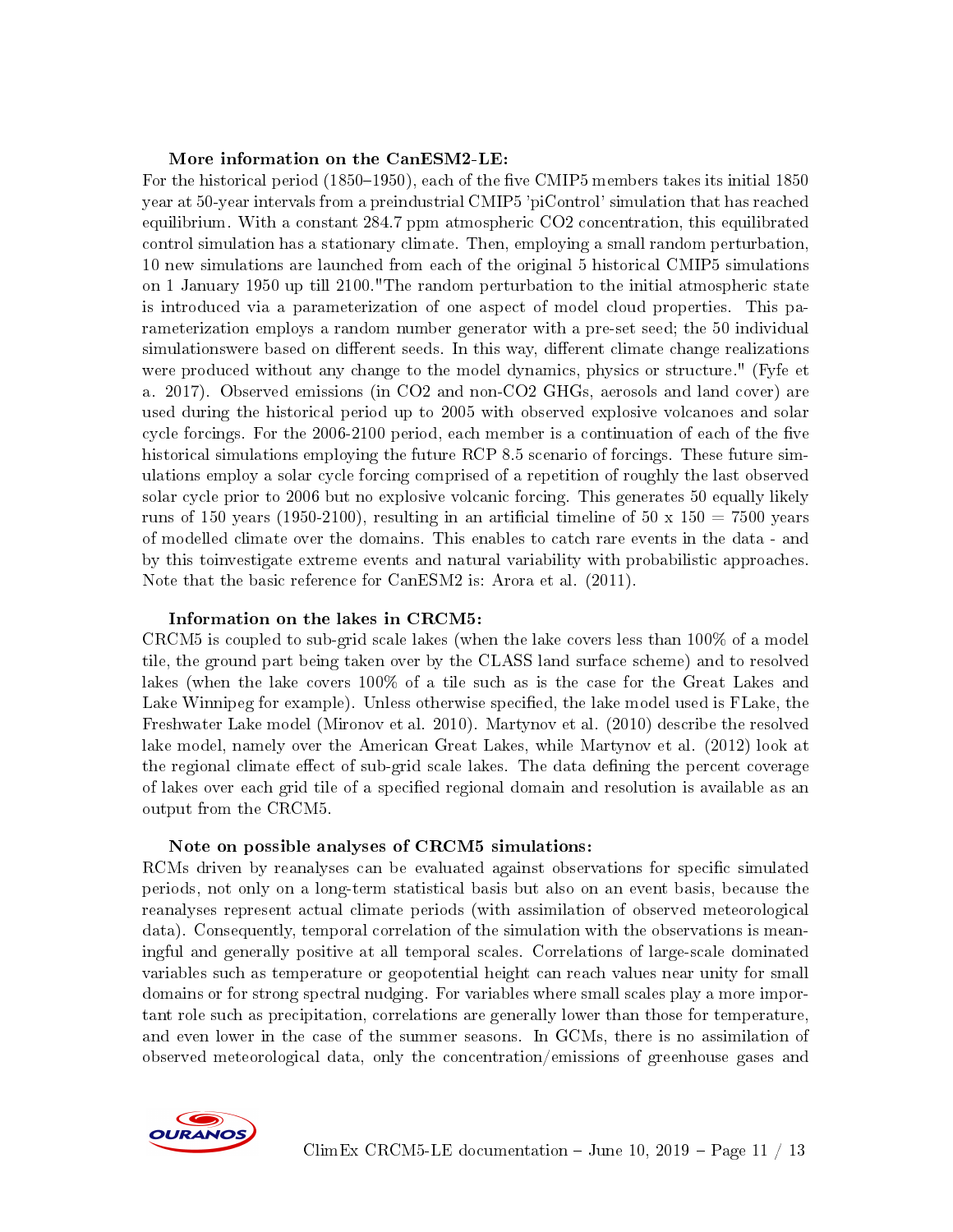aerosols (and land-use change, etc.) evolve following observed and possible future values. Hence, in the GCM-driven simulations, no temporal correlation can be expected, and no link to specific years can be made, the analysis needs to occur in terms of climatological statistics, which requires runs of sufficient length (typically a minimum of  $20-30$  years).

## <span id="page-11-0"></span>6 List of references

### Specific to ClimEx

- Leduc, M., A. Mailhot, A. Frigon, J. Martel, R. Ludwig, G.B. Brietzke, M. Giguère, F. Brissette, R. Turcotte, M. Braun, and J. Scinocca (2019) The ClimEx Project: A 50-Member Ensemble of Climate Change Projections at 12-km Resolution over Europe and Northeastern North America with the Canadian Regional Climate Model  $(CRCM5)$ . J. Appl. Meteor. Climatol., 58, 663-693, [https://doi.org/10.1175/](https://doi.org/10.1175/JAMC-D-18-0021.1) [JAMC-D-18-0021.1.](https://doi.org/10.1175/JAMC-D-18-0021.1)
- von Trentini, F., M. Leduc and R. Ludwig (2019) Assessing natural variability in RCM signals: comparison of a multi model EURO-CORDEX ensemble with a 50 member single model large ensemble. Clim. Dyn. [https://doi.org/10.1007/](https://doi.org/10.1007/s00382-019-04755-8) [s00382-019-04755-8.](https://doi.org/10.1007/s00382-019-04755-8)

### Specific to CRCM5:

- Martynov A, L Sushama, R Laprise, K Winger, B Dugas. 2012. Interactive lakes in the Canadian regional climate model version 5: the role of lakes in the regional climate of North America. Tellus A 64, 016226. DOI: 10.3402/tellusa.v64i0.16226.
- Martynov A, L Sushama, R Laprise. 2010. Simulation of temperate freezing lakes by one-dimensional lake models: performance assessment for interactive coupling with regional climate models. Boreal Env Res 15:143-164.
- Mironov D, E Heise, E Kourzeneva, B Ritter, N Schneider, A Terzhevik. 2010. Implementation of the lake parameterisation scheme FLake into the numerical weather prediction model COSMO. Boreal Env Res 15:218-230.
- Riette S, D Caya. 2002. Sensitivity of short simulations to the various parameters in the new CRCM spectral nudging.  $-$  In: RITCHIE, H. (Ed.): Research activities in Atmospheric and Oceanic Modeling, WMO/TD No. 1105, Report No. 32: 7.39–7.40.

#### Others:

 Arora, V.K., J.F. Scinocca, G.J. Boer J.R. Christian, K.L. Denman, G.M. Flato, V.V. Kharin, W.G. Lee, and W.J. Merryfield, 2011: Carbon emission limits required to satisfy future representative concentration pathways of greenhouse gases. Geophysical Research Letters, 38, L05805, [doi:10.1029/2010GL046270,](https://doi.org/10.1029/2010GL046270) 2011.